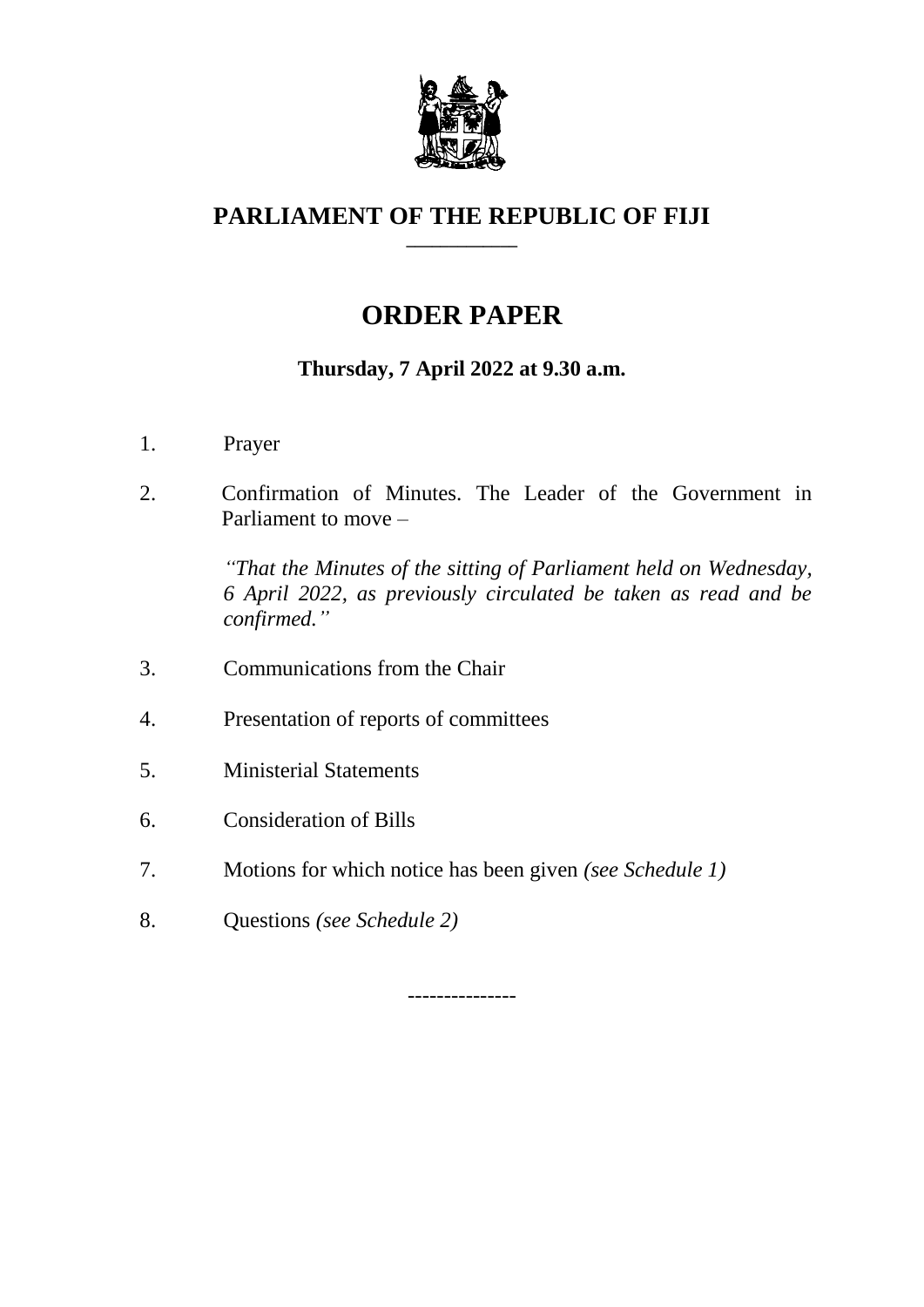## **SCHEDULE 1 — MOTION FOR DEBATE**

1. Hon. Prof. Biman Prasad to move –

"That Parliament approves that the Standing Committee on Social Affairs undertakes an inquiry into the causes of poverty and report back to Parliament."

### **SCHEDULE 2 — QUESTIONS**

#### **Oral Questions**

- 80/2022 Hon. Lenora Qereqeretabua to ask the Minister for Health and Medical Services – Can the Minister inform Parliament of the alternatives available to patients in the Western Division who need CT scan services given the absence of a working CT scanner at the Lautoka Hospital.
- 81/2022 Hon. Virendra Lal to ask the Minister for Infrastructure, Meteorological Services, Lands and Mineral Resources – Given the changing weather patterns, can the Minister update Parliament on the current and future plans of the Fiji Meteorological Service to enhance weather and flood forecasting.
- 82/2022 Hon. Niko Nawaikula to ask the Attorney-General and Minister for Economy, Civil Service, Communications, Housing and Community Development – Can the Minister update Parliament on the status of utilisation of the Climate Action Trust Fund.
- 83/2022 Hon. Veena Bhatnagar to ask the Minister for Education, Heritage and Arts, and Local Government – Can the Minister update Parliament on the Teachers Helpline which was launched on 22 February 2022.
- 84/2022 Hon. Ratu Jone Seniloli to ask the Minister for Education, Heritage and Arts, and Local Government – Can the Minister update Parliament on the status of implementation of the Lautoka market ventilation and light project.
- 85/2022 Hon. George Vegnathan to ask the Minister for Agriculture, Waterways and Environment – Can the Minister update Parliament on drainage works done this year around Fiji to support the agriculture sector and protect communities.